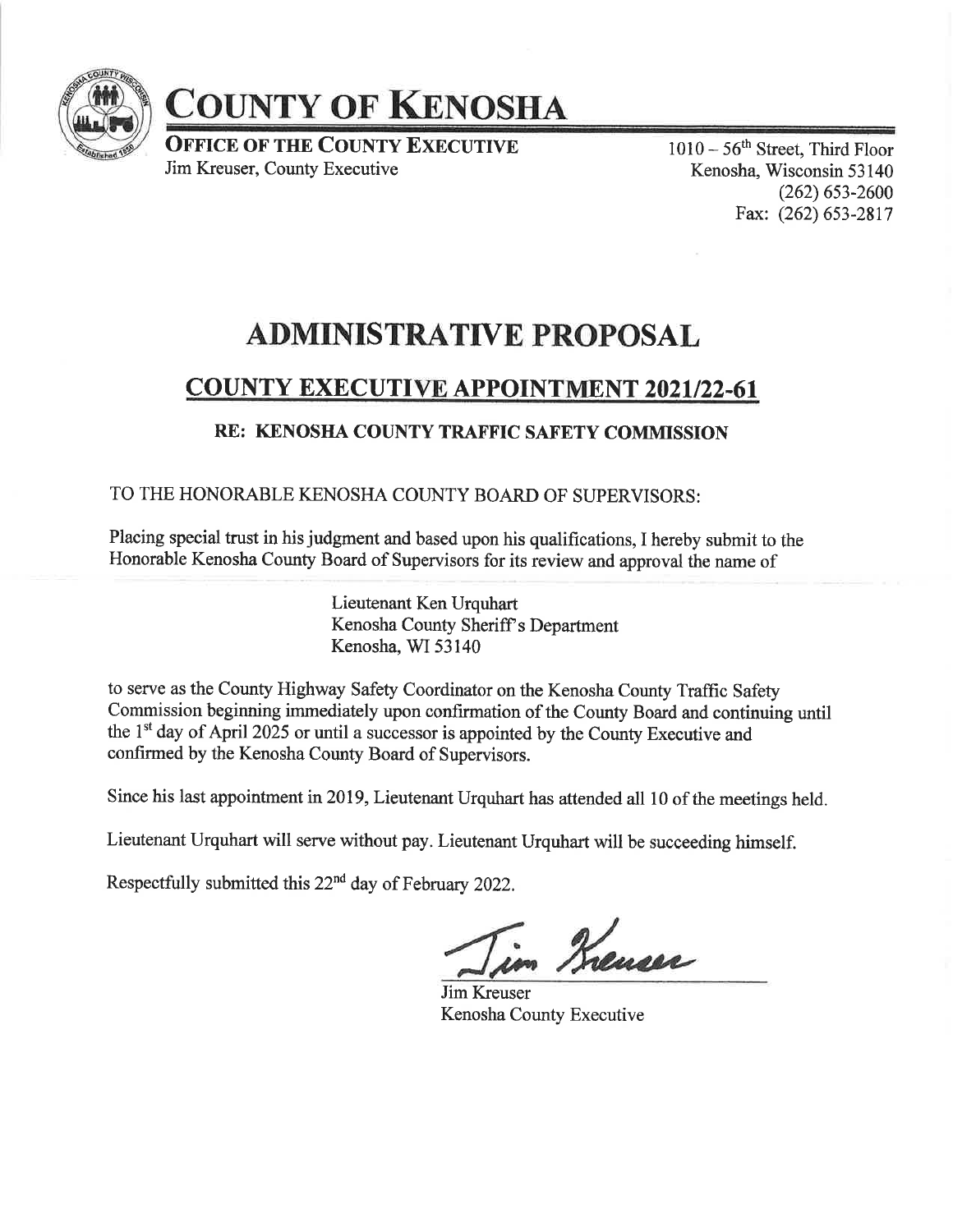#### **COUNTY OF KENOSHA** OFFICE OF THE COUNTY EXECUTIVE **JIM KREUSER**

#### **APPOINTMENT PROFILE** KENOSHA COUNTY COMMISSIONS, COMMITTEES & BOARDS

(Please type or print) Information marked with an \* will be redacted before this form is publicly posted.

|                                                                                                                                                                                                                                | Name: Kenneth | D                                                                                                                                                                                                                              |            |      |  |
|--------------------------------------------------------------------------------------------------------------------------------------------------------------------------------------------------------------------------------|---------------|--------------------------------------------------------------------------------------------------------------------------------------------------------------------------------------------------------------------------------|------------|------|--|
|                                                                                                                                                                                                                                | First         | Middle Initial (optional)                                                                                                                                                                                                      |            | Last |  |
|                                                                                                                                                                                                                                |               | *Residence Address: New York Change and September 2014                                                                                                                                                                         |            |      |  |
|                                                                                                                                                                                                                                |               | Occupation: Kenosha Sheriff's Department                                                                                                                                                                                       | Lieutenant |      |  |
|                                                                                                                                                                                                                                | Company       |                                                                                                                                                                                                                                | Title      |      |  |
| *Business Address: New York Street, New York Street, New York Street, New York Street, New York Street, New York Street, New York Street, New York Street, New York Street, New York Street, New York Street, New York Street, |               |                                                                                                                                                                                                                                |            |      |  |
| *Telephone Number: Residence                                                                                                                                                                                                   |               |                                                                                                                                                                                                                                |            |      |  |
| *Daytime Telephone Number:                                                                                                                                                                                                     |               |                                                                                                                                                                                                                                |            |      |  |
|                                                                                                                                                                                                                                |               | *Email Address: and the contract of the contract of the contract of the contract of the contract of the contract of the contract of the contract of the contract of the contract of the contract of the contract of the contra |            |      |  |
|                                                                                                                                                                                                                                |               | Name of the Commission, Committee or Board for which you are applying:                                                                                                                                                         |            |      |  |

**Traffic Safety Commissioner** 

Personal Statement: Please indicate why you believe you would be a valuable addition to the Commission, Committee or Board for which you are applying. If more space is needed, please attach a separate sheet.

I am the current Traffic Safety Commissioner having served since August 20th, 2019 with my term expiring April 1st, 2022. I have served for just one term. During my term as Commissioner I have hosted quarterly meetings to discuss traffic safety issues in Kenosha County and worked with other members of this County in making highways safer. My position as Lieutenant with the Sheriff's Department provides me with the background and experience in traffic issues to assist in the direction of this commission. I am currently assigned to the First Shift Patrol division for the Kenosha Sheriff's Department, I have training in traffic investigations, and I have received my Associate Degree in Police Science at Gateway Technical College.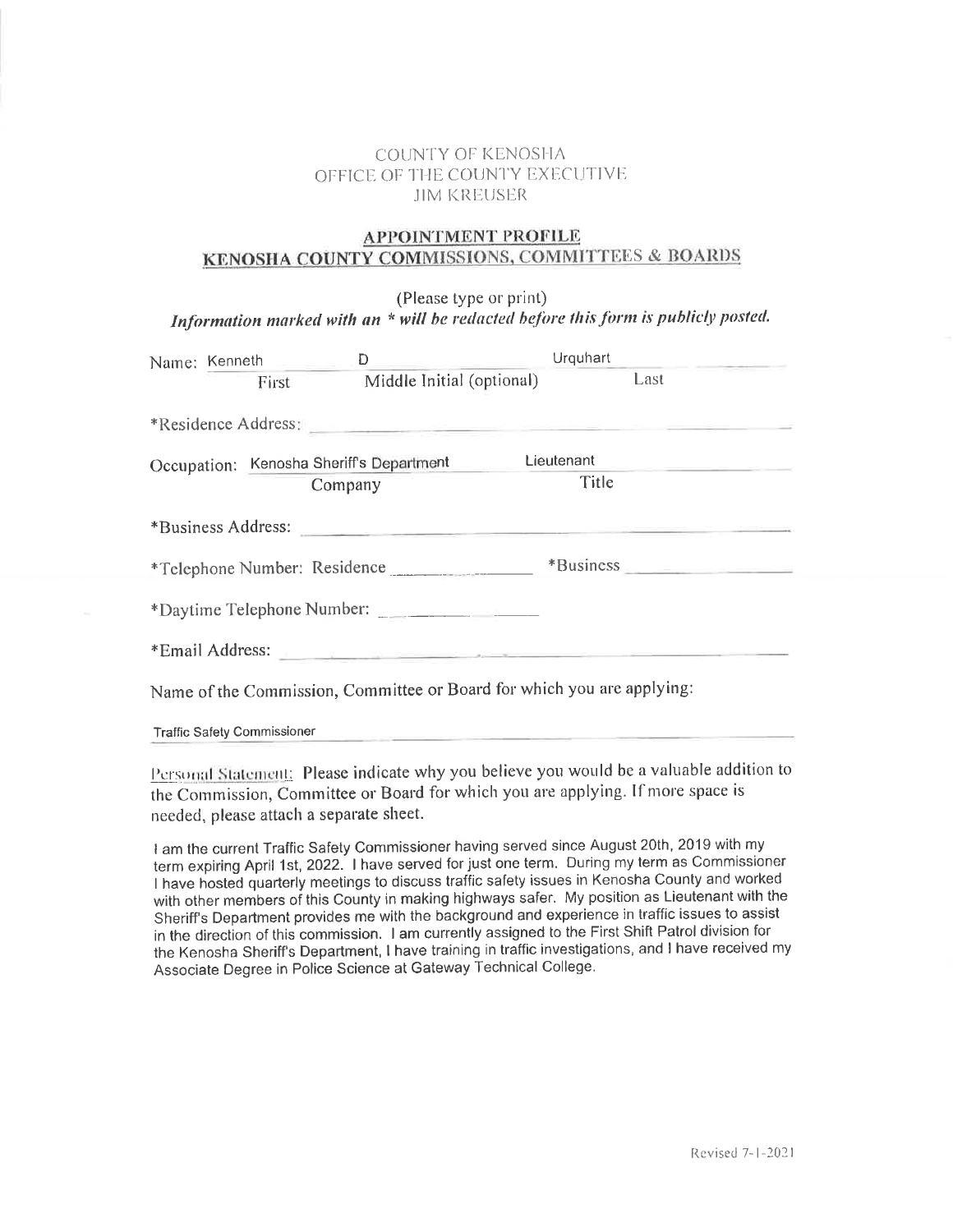Kenosha County Commissions. Committees & Boards Appointment Profile - Page 2

Additional Information:

Certified Level 3 Accident Investigator through Northwestern University. First Shift Patrol Lieutenant for Kenosha Sheriff's Department with duties that include: review of MV4000 Crash documents, review of ELCI traffic citations, review of traffic fatality reports and working with construction companies whose projects affect the roadways of Kenosha County.

Nominee's Supervisory District:

Special Interests: Indicate organizations or activities in which you have a special interest but may not have been actively involved.

Do you or have you done business with any part of Kenosha County Government in the If yes, please attach a detailed explanation. past 5 years? Yes  $\parallel$  $\overline{N}$   $\sqrt{}$ 

Affiliations: List affiliations in all service groups, public service organizations, social or charitable groups, labor, business or professional organization, and indicate if it was a board or staff affiliation.

Member of the National Tactical Officers Association Member of the WI Association of SWAT Personnel

Governmental Services: List services with any governmental unit.

I have been employed by Kenosha County Sheriff's Department since October 1992 and currently assigned as Lieutenant of 1st Shift Patrol.

Conflict Of Interest: It would be inappropriate for you, as a current or prospective appointee, to have a member of your immediate family directly involved with any action that may come under the inquiry or advice of the appointed board, commission, or committee. A committee member declared in conflict would be prohibited from voting on any motion where "direct involvement" had been declared and may result in embarrassment to you and/or Kenosha County.

Kenneth pl. Urgfant

 $2/22/2022$ 

Please Return To:

Kenosha County Executive  $1010 - 56$ th Street Kenosha, WI 53140